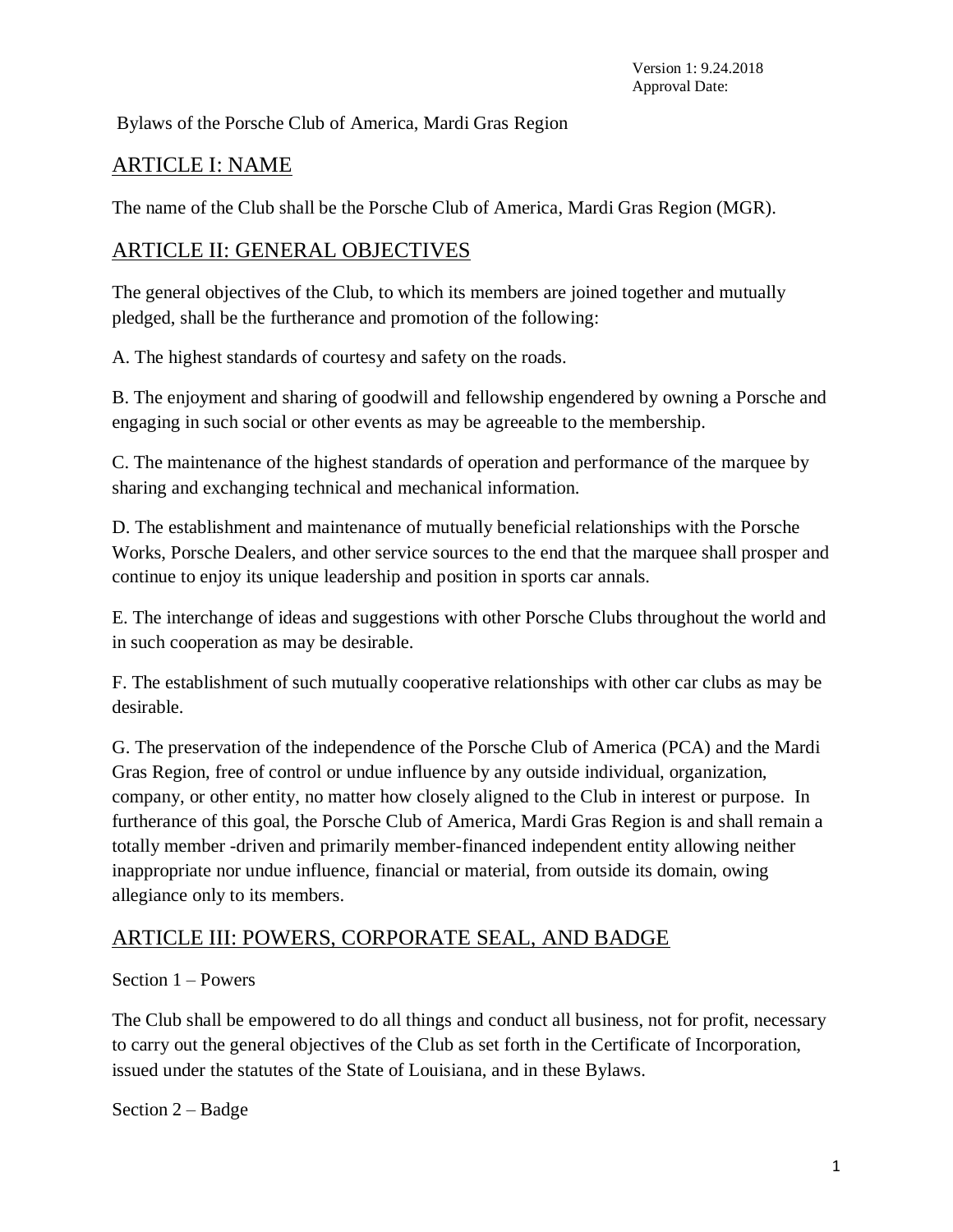The badge of the Club shall be; "Mardi Gras Region" surrounding a fleur de lis over a checkered flag. The logo/badge for the Club shall be as shown on exhibit A to these Bylaws. No substantial alteration to the logo/badge may be adopted by the Club unless approved by a 75% majority vote of its active and family active members.

# ARTICLE IV: MEMBERSHIPS, DUES, AND FEES

## Section 1 – Membership

Membership in the Club shall be restricted to owners, lessees, or co-owners of Porsches who are 18 years of age or older, and to such other persons interested in the Club and its objectives as provided in Section 2 (B),  $(C)$ , and  $(D)$  of this Article. A Porsche is defined as an automobile body and suspension which is, basically, as manufactured by or designated as a Porsche automobile by Porsche, Porsche AG or its successor, which is powered by an engine which is, basically, one which was installed in such bodies by the manufacturer of such automobiles, although not necessarily in the body concerned. The word "co-owner", in addition to its usual meaning, shall include a person who holds a substantial stock ownership in a franchised Porsche dealership or distributorship.

Section 2 – Classes of Membership

A. ACTIVE – Any owner, lessee or co-owner of a Porsche acceptable to a Regional Club, who is 18 years of age or older, having paid Club dues and fees as required.

B. FAMILY-ACTIVE - An individual requested by an active member as his or her familyactive member, restricted to persons 18 years of age or older, whether otherwise qualified for active membership by ownership of a Porsche or not.

C. ASSOCIATE – Any active member who ceases to own, lease or co-own a Porsche while in good standing, or any person, employed by a Porsche-oriented business, interested in the Club and its objectives having paid Club dues and fees as required. A person of the associate member's family, who has been a family-active member as in (B) above, may continue as a family-associate member similarly.

D. HONORARY – Any person who, on the affirmative vote of the Executive Council, is deemed to merit recognition for outstanding interest in or service to the Club. Such membership shall be limited to one year, but may, upon the affirmative vote of the Executive Council be renewed. The MGR Executive Council does not have the authority to create an Honorary member of PCA but can create this class of membership for the Region only.

E. LIFE – Any person who, on the affirmative vote of the Board of Directors, is deemed to have performed such extraordinary service to the Club as to warrant this singular honor. Each Region President, upon termination of the President's elected term, shall automatically be a life member of the Region without such vote, so long as they remain an active member of the National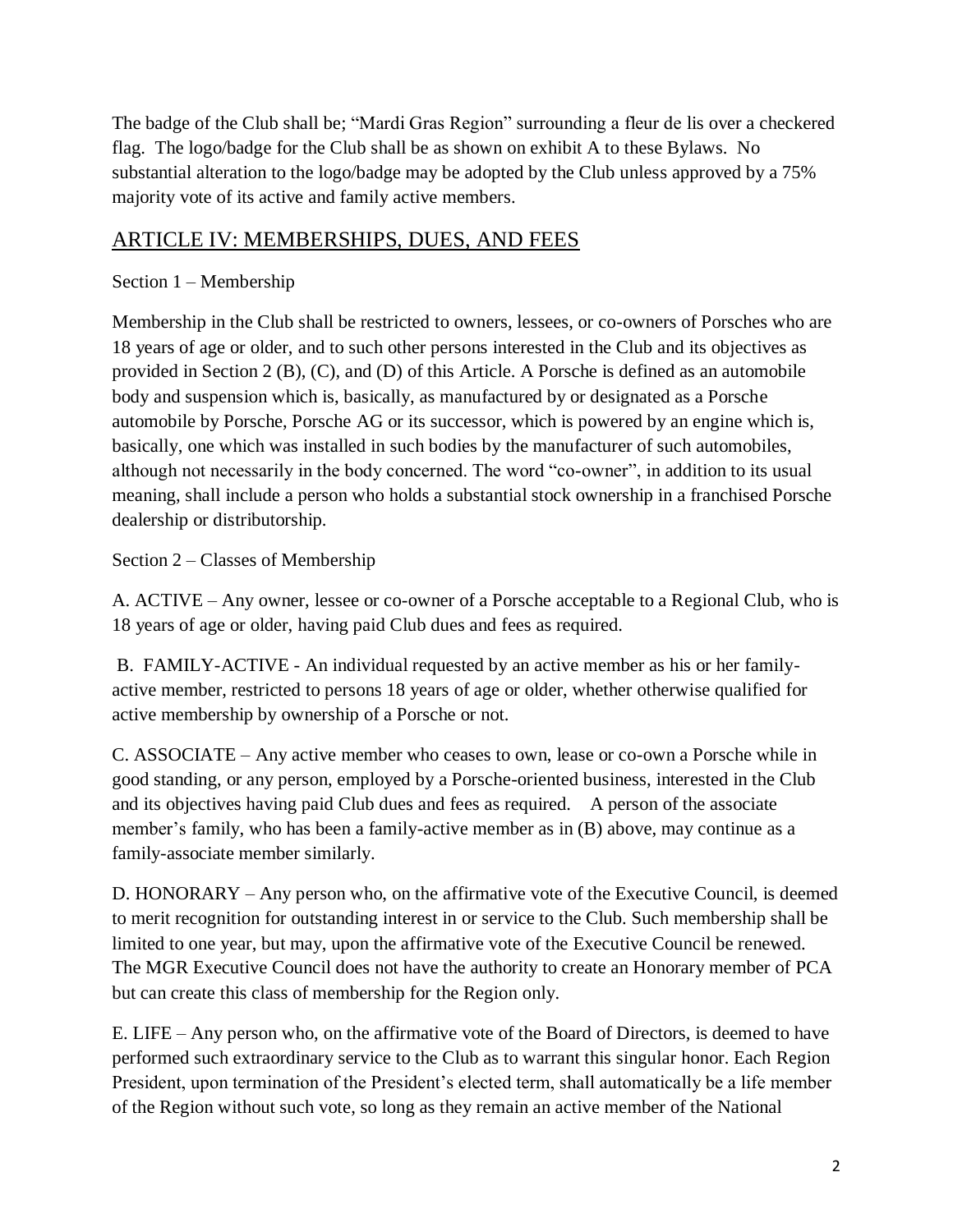Organization. A life member shall be considered as an active member, may name a family member under (A) above. The MGR Executive Council does not have the authority to create a life member of PCA but can create this class of membership for the Region only. Mardi Gras Region may defer Region specific dues, should there be any, for life members. This membership within the MGR does not translate to life membership in PCA National.

F. AFFILIATE MEMBER – A person, 18 years of age or older, named by the active member at the time of joining or at any renewal of membership in lieu of a family-active member.

Section 3 – National and Regional Club Membership

No active, family-active, associate, family-associate, or affiliate member may hold membership in the Mardi Gras Region without at the same time being a member in good standing of a National Club which are each a separate legal entity.

Section 4 – Membership Application

Applications for membership may be made either through the National Office or Mardi Gras Region, either of which may reject it.

Section 5 – Dues

National annual dues for the various classes of membership shall be determined from time to time by the National Board of Directors. National dues shall be collected by the National Club, which shall refund to Mardi Gras Region such part thereof as shall have been set by the Board of Directors. National dues shall be due and payable at the end of the month in which the member joined or in which the member last renewed.

Section 6 – Membership Year

The membership year for members in Mardi Gras Region shall be set forth by the National organization who will manage renewal notices. Members who do not renew shall be dropped from membership.

Section 7 – Privileges

Members, including family members, in good standing shall be entitled to all the privileges of the Club, except that honorary members, associate members and affiliate members shall be entitled neither to vote nor hold elective office, and except further that family-active members, affiliate members, and family associate members shall not be entitled to receive any duplication of any Club mailing to the active member. Ballots will be distributed ( if electronic means have been approved in accordance with these Bylaws, then by mail, by electronic means or any combination thereof), to active members only, with space for the vote of the family-active member. Only active members and family-active members, in good standing, shall be eligible to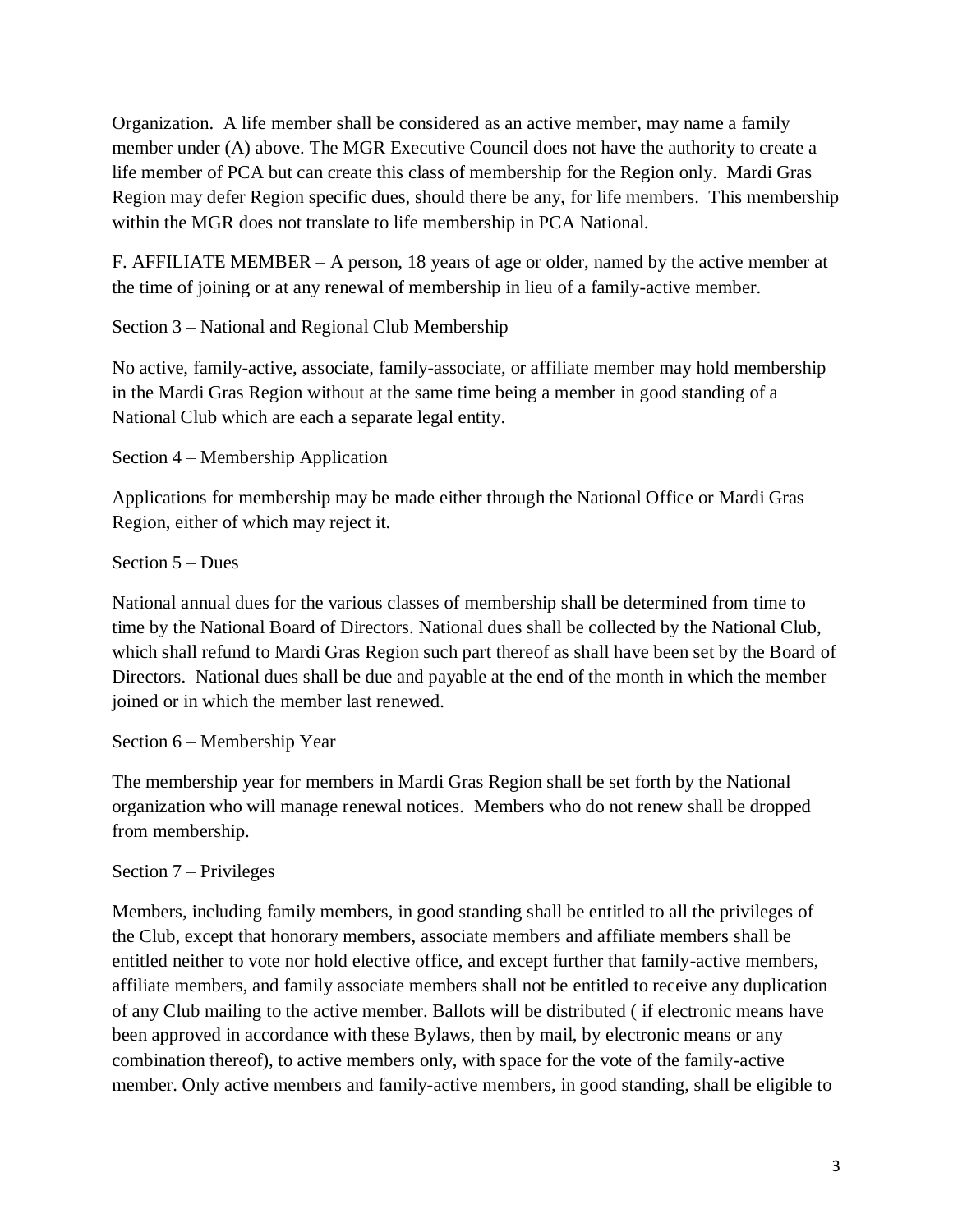be nominated for elective Club office. The active and family active member may cast only one vote each in any election or referendum.

#### Section 8 – Suspension

Any member may be suspended by a two -thirds vote of the Board of Directors or by a National Club in accordance with its Bylaws for infractions of Regional Club or National rules or regulations or for actions inimical to the general objectives or best interests of Club or PCA.

Upon written notice of such suspension, the suspended member shall be afforded reasonable opportunity to be heard, in person or through a representative, by the PCA National Board of Directors or a committee appointed by the National Executive Council for the purpose, concerning the alleged misconduct. In order to be considered valid, such appeal must be made in writing within 45 days of the written suspension notification. If the suspension was not for a stated length of time and no written appeal is tendered, the member is automatically expelled from PCA at the end of the 45-day appeal window. In the event of an appeal, the Board of Directors may thereafter continue the suspension for a definite time, lift the suspension, or expel the member, and its decision shall be final. Suspensions of active and associate members are also applicable to family-active, family associate and affiliate members.

### Section 9 – Resignations

Any member may resign by addressing a letter of resignation to the Secretary of the Regional Club or to the Executive Director of the National Office. The recipient shall inform the other of the resignation. The member's resignation shall become effective upon receipt and all Club privileges shall terminate as of that date. Resignation of an active member likewise terminates membership of his/her family or affiliate member. An active member may terminate the membership of an affiliate member named by written notification to the Executive Director of the National Office.

#### Section 10 – Transfers

Any member may request for transfer out of Mardi Gras Region to another region within the PCA. This request shall be submitted in writing to the National office.

### Section 11 – Termination

An Active member or Associate member may terminate or change the Family-Active, Affiliate or Family-Associate membership by written notice to the National office.

## ARTICLE V: ELECTED OFFICERS

Section 1 – Elected Officers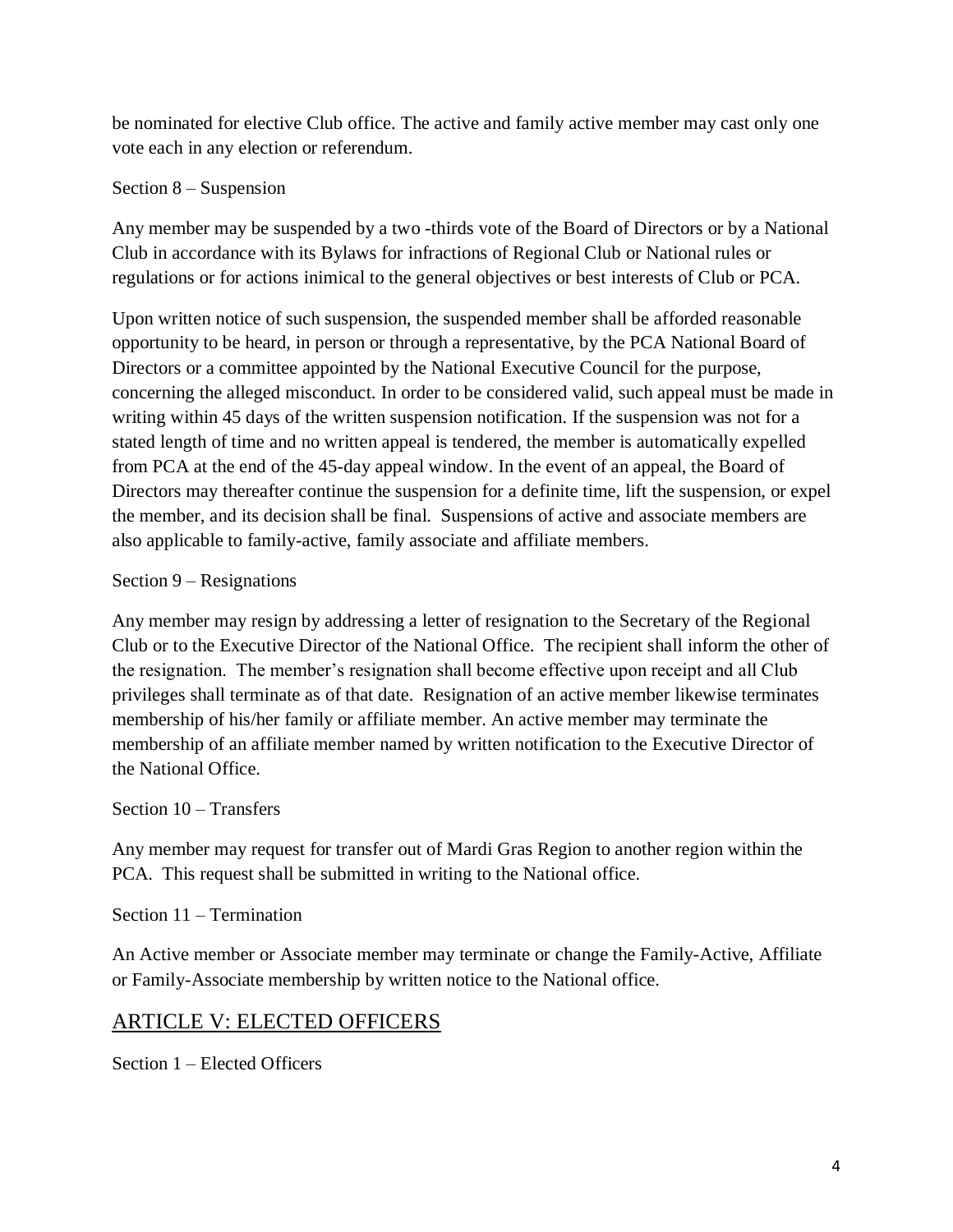The elected officers of the Club shall be a President, Vice President, Secretary, and Treasurer. Their terms of office shall be two years and shall end on December 31. No officer shall serve in the same office more than two consecutive terms. No officer may continue in office if the officer shall move the officer's residence beyond the borders of the Club.

### Section 2 – Eligibility

Only active members and family-active members, in good standing, shall be eligible to be nominated for elective Club office.

# ARTICLE VI: EXECUTIVE COUNCIL AND BOARD OF DIRECTORS

### Section 1 – Executive Council

The President, the Vice President, the last Past President continuing to be an active member of the Club, the Secretary, and the Treasurer shall constitute the Executive Council in which the government of the Club shall be vested. It shall be responsible for the proper conduct of the administrative affairs of the Club, the proper functioning of the committees, and shall insure compliance with these Bylaws. All decisions of the Executive Council shall be by a majority vote unless otherwise provided in these Bylaws.

### Section 2 – Board of Directors

The elected officers, chairs of the standing committees, last Past President continuing to be an active member of the Club shall constitute the Board of Directors of the Club. It shall be the responsibility of the Board of Directors to determine all matters of Club policy. The Board of Directors shall insure the proper conduct of the administrative affairs of the Club by the Executive Council, the fulfillment of duties by the officers, and compliance with these Bylaws. All decisions of the Board of Directors involving major policy considerations shall be arrived at by mail, telephonic or electronic canvass of the entire Board, to the fullest extent permitted by law. All decisions shall be by majority vote of the Board members voting, to the fullest extent permitted by law. All decisions of the Board of Directors at any called meeting of the Board shall be by a majority of the votes cast by those members present, to the fullest extent permitted by law. At any meeting of the Board of Directors, representation of two thirds of the Chartered Regional Clubs shall constitute a quorum, provided that a majority of those Board members (or their duly authorized representative) present are not members of the Executive Council.

# ARTICLE VII: DUTIES OF OFFICERS

#### Section 1 – Duties of President

The President shall preside at all meetings of the Executive Council and the Board of Directors and shall perform the duties usually appertaining to the President's office. The President shall call at least one (1) meeting of the Board of Directors per calendar year. The President may call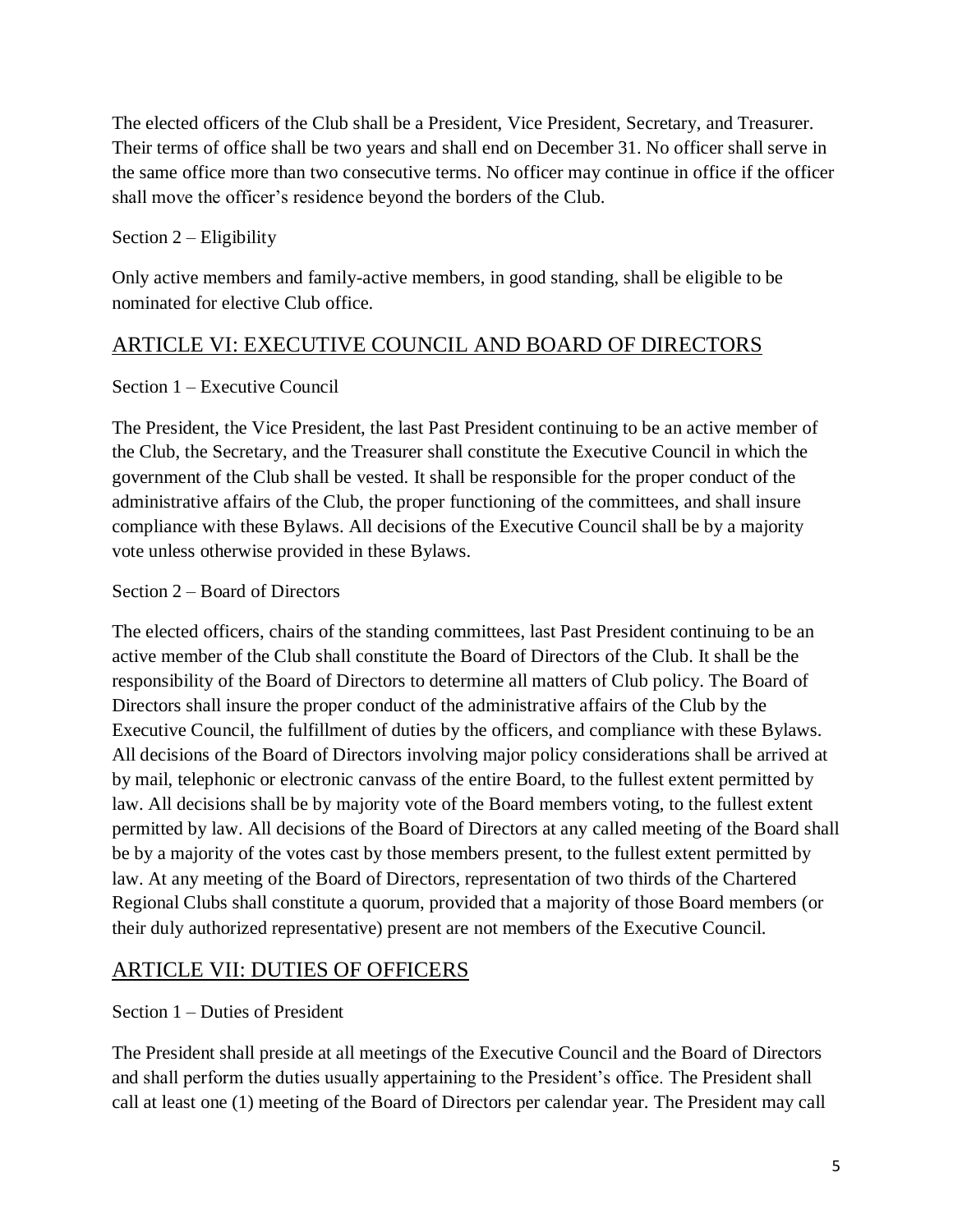meetings of the Executive Council as the President may see fit and shall call such a meeting at the request of any 3 members of the Council. The President shall cause to be published in the Club's official publication an annual published report on the status of the Club, its plans and programs, policy decisions reached by the Board of Directors and other pertinent matters dealing with the affairs of the Club. In the absence of the President, the Vice President shall preside, and act as President. In case of the President's death, resignation or disqualification, the Vice President shall become President.

The President is a voting member of the National Board of Directors and participates in all National Board of Directors meetings.

Section 2 – Duties of Vice President

The Vice President shall assist the President in the conduct of the administrative affairs of the Club and perform such other duties as may be assigned to the Vice President by the President.

Section 3 – Duties of Secretary

The Secretary shall attend all meetings of the Executive Council and the Board of Directors and shall keep full and complete minutes of the proceedings and of all votes cast thereat. The Secretary shall cause to be published in the Club's official magazine notices of proposed and adopted amendments of these Bylaws and other matters relating to the proper conduct of the Club. The Secretary shall have custody of or cause to be kept by the Club's National Charter and all non-financial records at all times. The Secretary shall perform all duties incident to the Secretary's office required by law.

Section 4 – Duties of Treasurer

The Treasurer shall have responsibility for all monies, debts, obligations and assets belonging to the Club. The Treasurer shall cause all monies of the Club to be deposited to the Club accounts in a bank or banks insured by the Federal Deposit Insurance Corporation. The Treasurer shall have direct control over, and supervision of, all Club assets and of all payments of Club debts and obligations. The Treasurer shall insure strict compliance with these Bylaws in all matters pertaining to the financial affairs of the Club. The Treasurer shall cause to be published in the Club's official publication a full and correct report annually on the financial status of the Club. The Treasurer shall also give a full and correct report on the financial status of the Club at any meeting of the Board of Directors. The Treasurer shall cause to be maintained double-entry books of account which shall properly reflect the true and correct financial status of all receipts, disbursements, balances, assets and liabilities of the Club. All checks or other orders for the payment of monies in the name of the Club shall be signed by the Treasurer or by such other person(s) as designated by the Executive Council, and who is (are) overseen by the Treasurer. The Treasurer shall submit, if requested by the Executive Council, the Treasurer's books of account and records to a certified public accountant, at Club expense, at the close of the fiscal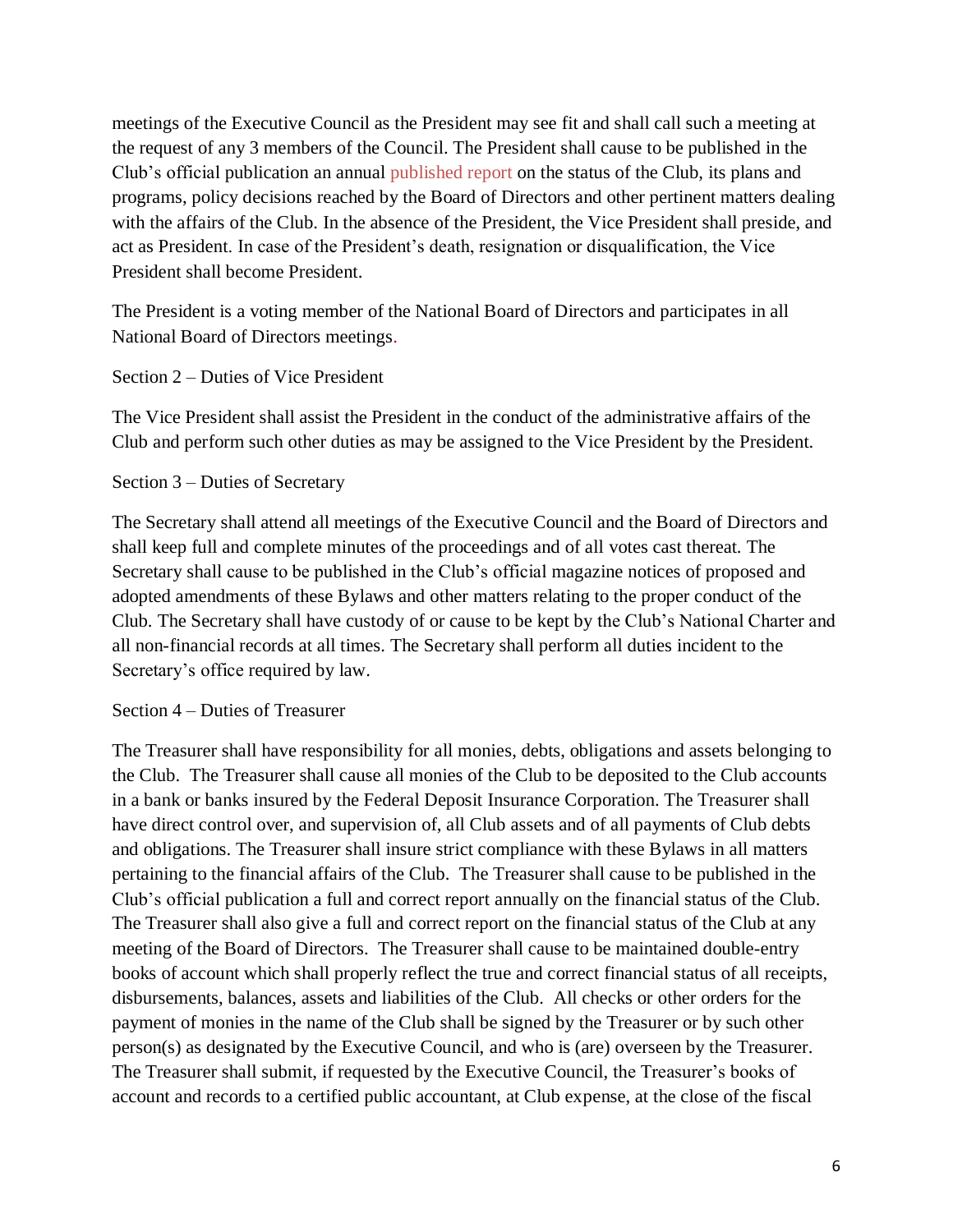year as directed by the Board of Directors. There may be an annual compilation of financial statements without footnotes by a committee appointed by President with the advice and consent of the Executive Council.

Section 5 – Duties of the Past President

The Past President shall have the responsibility to serve as a member of the Executive Council and Board of Directors to provide continuity. Duties shall be assigned by the Executive Council and Board of Directors as needed for the improvement and advancement of the Club's objectives.

Section 6 – Vacancies / Interim appointments

In the event of the death, resignation, disability or disqualification of the Vice President, Secretary, or Treasurer, the Executive Council shall make an interim appointment to the office so vacated for the balance of the unexpired term.

In the event of the death, resignation, disability or disqualification of a candidate for the office of Vice President, Secretary, or Treasurer, running unopposed, or elected but not yet seated, the Executive Council shall make an interim appointment to that office for not more than one year, during which time a special election will be held to fill the office for the remainder of the term.

Section 7- Financial Accounts

The Executive Council will specify a minimum of one additional Elected Officer's name other than the Treasurer as signature authority on the Club's accounts.

# ARTICLE VIII: STANDING COMMITTEES and SPECIAL COMMITTEES

Section 1 – Appointment of Standing Committee Chairs

Standing Committee Chairs are appointed by a majority vote of the Executive Council and may, in like manner, be dismissed by the majority vote of same, except that a unanimous vote of the Council shall be required for the appointment of the chair and members of the Nominating Committee and for their dismissal or replacement.

Any voting member of the Club may serve as a member or Chair of a Standing Committee. The Nominating Chair must be a voting member of the Club and must NOT be a current member of the Executive Council.

Standing Committee Chairs shall serve as voting members of the Board of Directors.

Section 2 – Number

There shall be five (5) standing committees of the Club, as follows: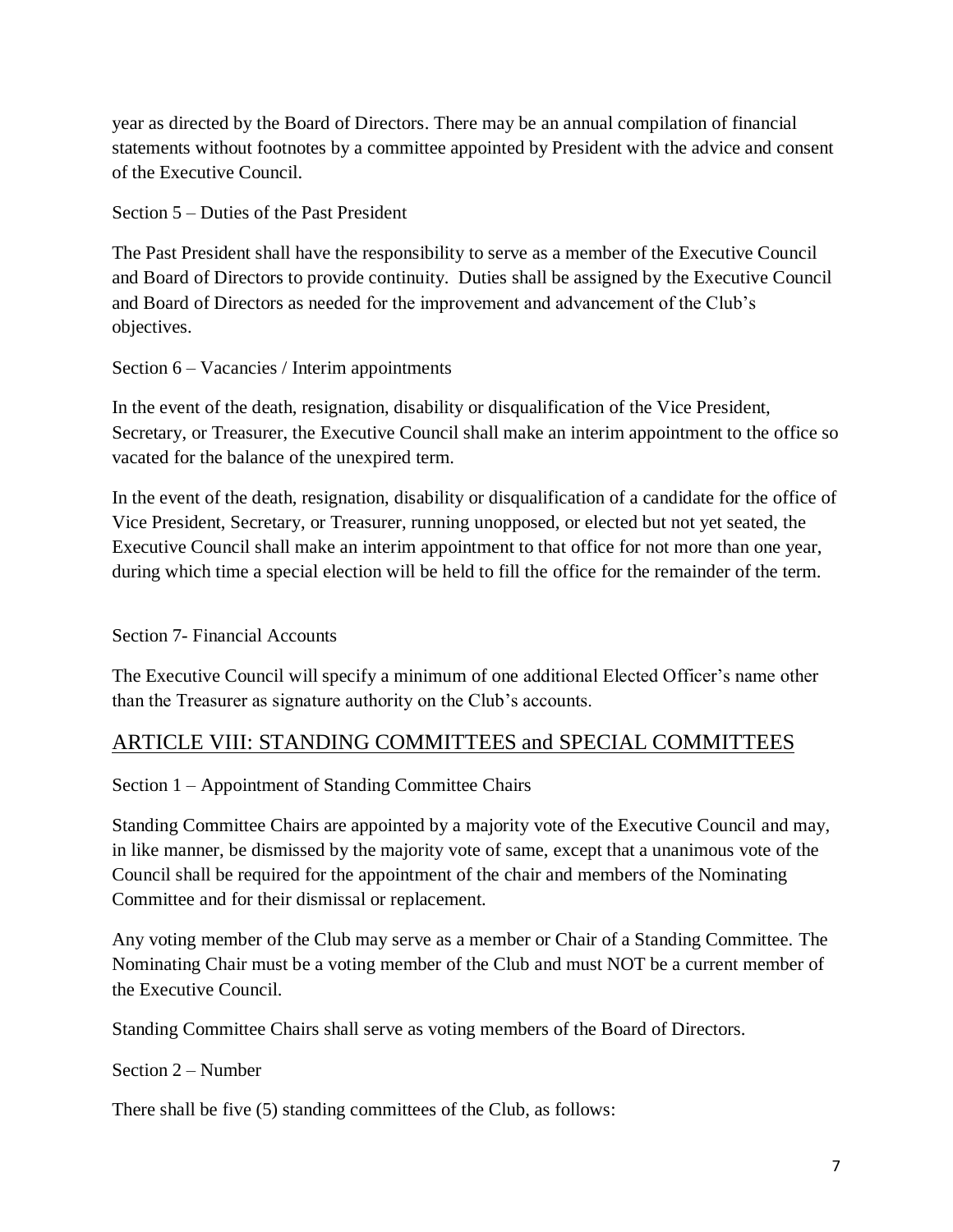- 1) Nomination
- 2) Activities
- 3) Membership
- 4) Track
- 5) Technical/Safety

Section 3 – Standing Committee Members

Standing Committee members must be a member in good standing of the Club and may vary in number as required to accomplish the work of each committee. Committee members may be appointed by Standing Committee Chairs. Committee members may be dismissed or replaced by majority consent of the Executive Council.

Section 4 – Duties and Responsibilities

Committee Chairs are responsible to the Executive Council and shall submit an annual written budget of all anticipated expenses and income in connection with their function.

Section 5 – Special Committees

The Executive Council may create such other ad hoc committees from time to time as required to execute the Club's special activities, events, or objectives.

Section 6 - Term

Standing Committee Chair and member terms are from January 1 to December 31 of each year. They will automatically renew each year, or unless terminated by a majority vote of the Executive Council.

## ARTICLE IX: ELECTION OF OFFICERS

Section 1 – Nominating Committee

The Executive Council, by unanimous vote, will appoint a Nominating Committee Chairperson from the current Board of Directors who shall serve as a voting member of the Board of Directors. Two other non-officer Active Members selected by the Standing Committee Chairs shall serve as members of the Nominating Committee. The Nominating Committee is responsible for nominating a slate of officers to serve in the following term. No later than September 30 of each election year, the Nominating Committee shall recommend to the Executive Council at least one, preferably two, or more candidates for each elected Officer position. The slate of candidates nominated by the Nominating Committee shall be published in the official publication of the club in October of the election year.

Section 2 – Nominations by the Members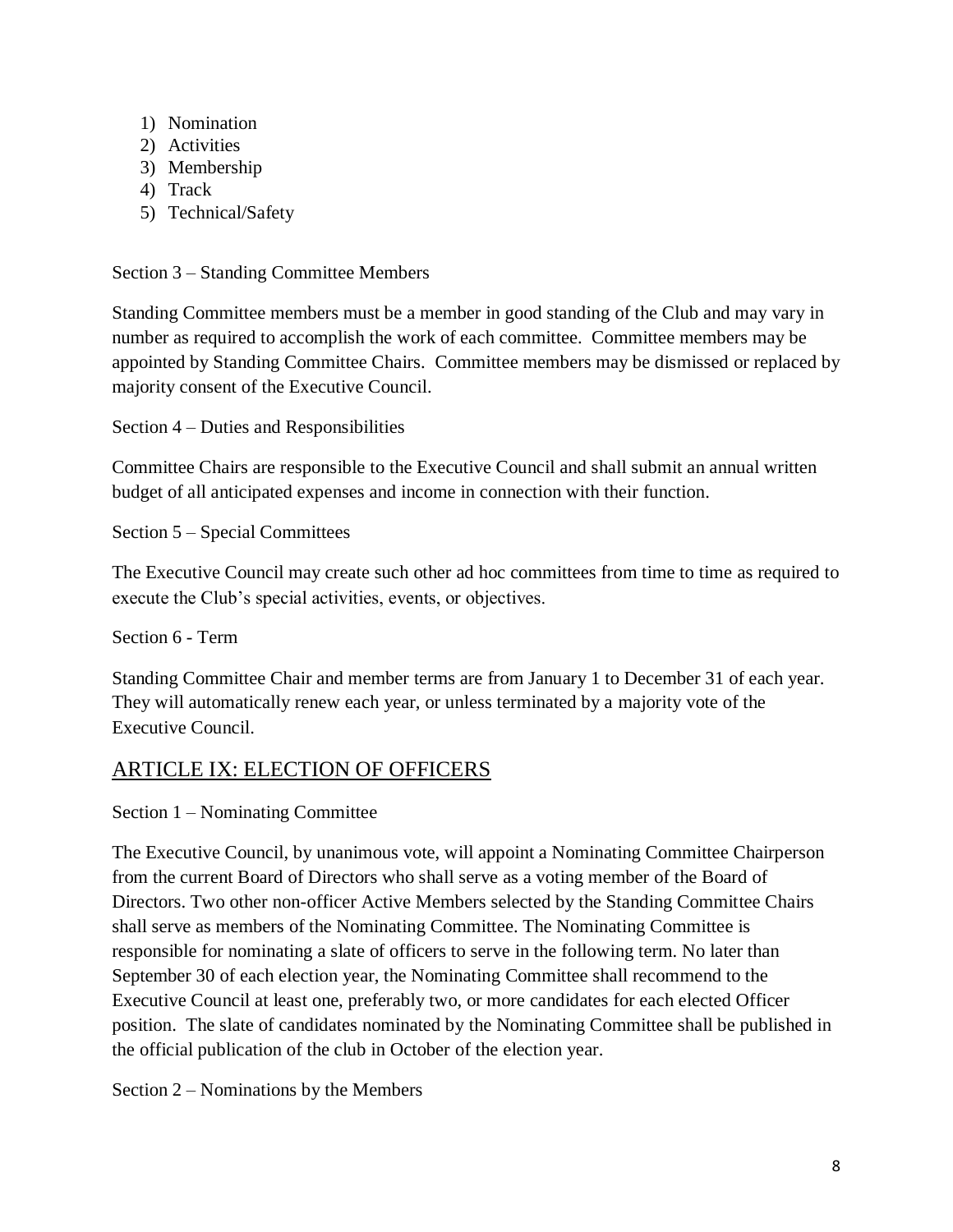Active and Family Active members in good standing may nominate candidates for each office. Such nominations must be submitted to the Nominating Committee no later than October 31 of each year. No additional nominations will be accepted after that date. No member may be nominated or placed on the ballot without their consent.

Section 3 – Notice of Elections

In the official publication for the Club for November of any election year, the Secretary shall cause to be published a notice of election with the manner of election as determined by the executive council and the names of all nominees for office. For physical voting, the notice of election shall set forth the time and place of the General Membership Meeting during which the election will be held.

Section 4 – Ballots

Active and Family-Active members are entitled to one (1) vote each on any and each issue arising.

The ballot shall contain:

- Names of the nominees
- Instructions to vote for no more than one candidate for each Officer position.
- Space for voting for the ACTIVE member's vote and the FAMILY ACTIVE member's vote.
- Space provided for write-in votes.
- Space provided for the signature of each voting member, their individual membership number, and their email address (if appropriate).
- A statement noting the calendar date deadline for the receipt of ballots for mail or electronic balloting.
- A) Electronic or Mail Balloting :

During the first fifteen days of November of any election year, the Secretary shall cause to be mailed (or, if electronic means shall have been approved in accordance with these Bylaws, then by mail, by electronic means or any combination thereof), to all current active members a notice of election and a ballot.

The notice of election shall set a return date for the ballot which shall be at least 30 days before the end of the year.

All ballots must be received by the Secretary no later than November 30.

B) Physical Voting: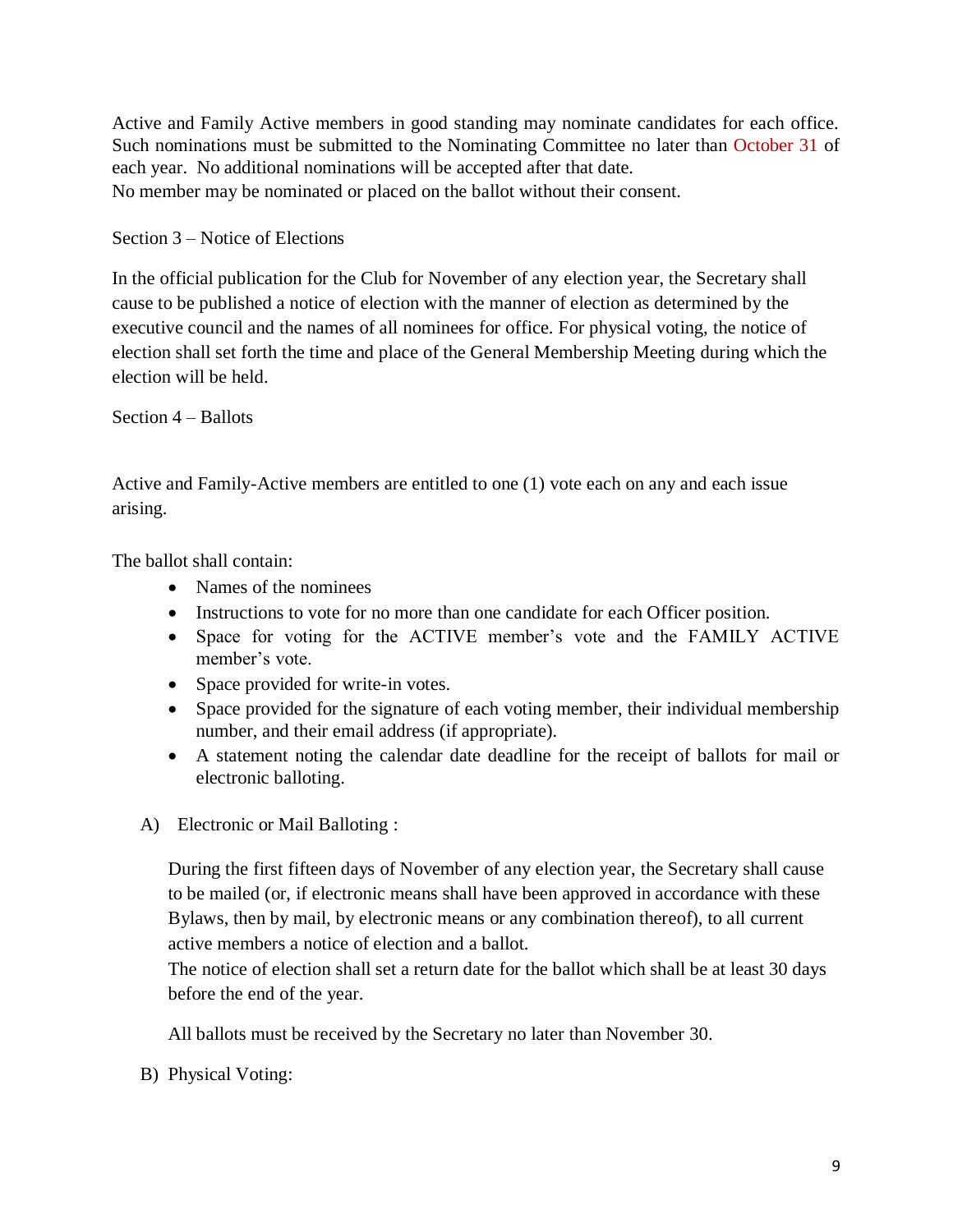For a physical election where members are present to vote, the notice of election will be published in the Club's official publication. The prepared ballot will be distributed to the members; the ballots will then be collected by the tellers

### Section 5 – Tellers

The Secretary and a member in good standing, who is not running for office in the election, shall count and tally all ballots received by the deadline. If the active Secretary is on the ballot, the Past President will substitute. If the Past President is on the ballot a member in good standing will substitute.

Ballots received after the deadline shall not be counted unless there is a tie for any of the positions. If a tie remains after all the late ballots are tallied, the Secretary (or Past President) shall flip a coin in the presence of the candidates or members present to determine a winner.

Written protests shall be directed to the Executive Council within 15 days of the results being announced. The Executive Council has 15 days to hear the objection and determine a resolution. The Executive Council's decision will be final.

Section 6 – Notice of Election Results

The Secretary shall cause to be published within 30 days the results of the election in the Club's official magazine and/or on the Club's website.

Section 7 –Duties of Newly Elected Officials

Upon tabulation of the votes the Secretary shall immediately notify the persons elected of their election. The President-Elect shall, as soon as feasible, call a meeting of the newly constituted Executive Council for the purpose of appointment of committee members whose terms are to start at the first of the next year, as well as other appointments which may be required. At the discretion of the President-Elect, the meeting described above may be by telephone or mail, or electronic means.

## ARTICLE X: FISCAL YEAR

The fiscal year of the Club shall be the calendar year.

## ARTICLE XI: OBLIGATIONS AND INDEBTEDNESS

Section 1 – Authority to Incur Obligations or Indebtedness

Only persons authorized by the Executive Council to act on behalf of the Club shall incur any obligation or indebtedness in the name of the Club. All obligations or indebtedness incurred in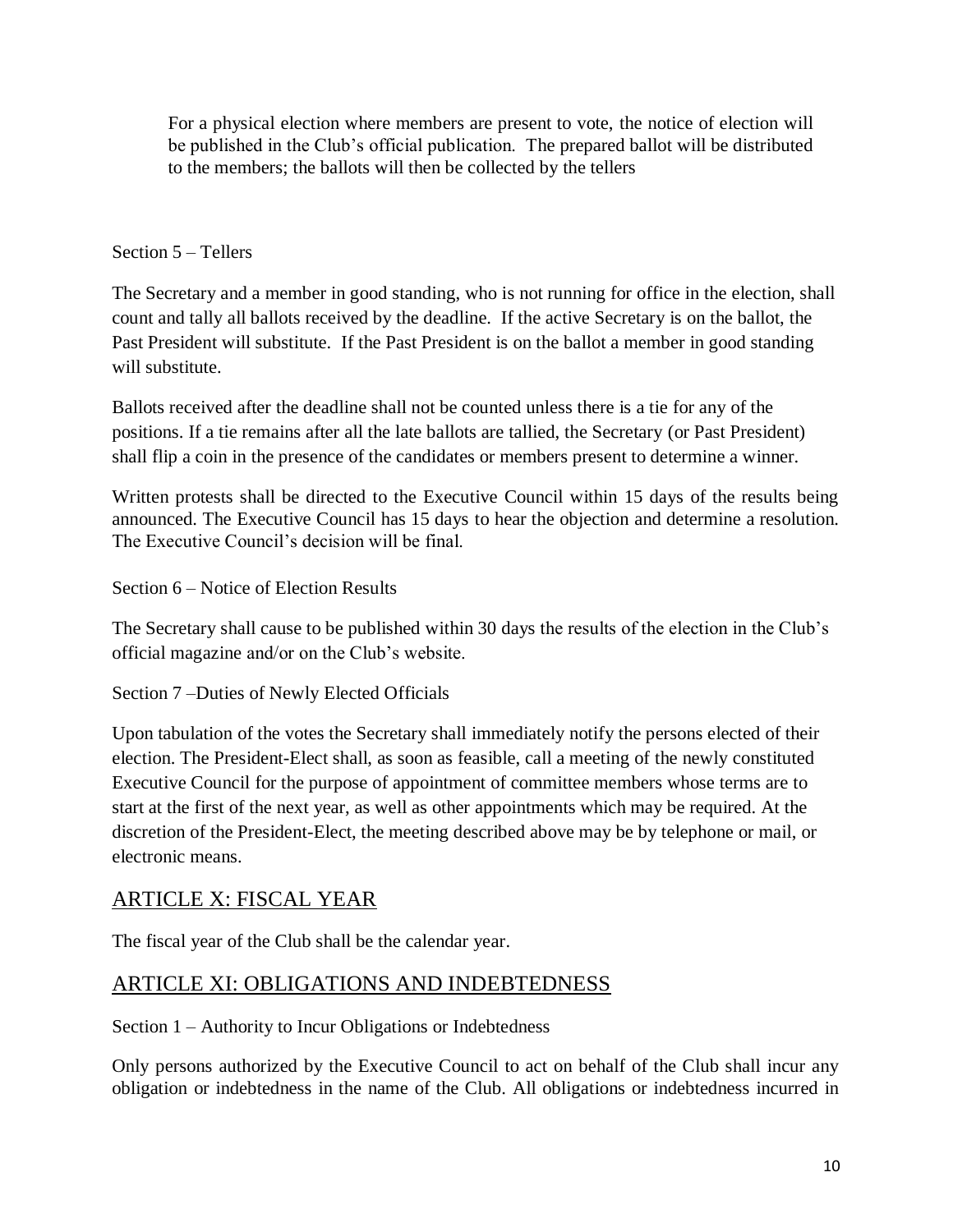accordance with the provisions of these Bylaws shall be incurred as corporate obligations. No personal liability whatever shall attach to or be incurred by any member or officer of the Club by reason of any such corporate obligation or liability.

No elected officer or any other person authorized to act on behalf of the Club shall incur any obligations or indebtedness in the name of the Club in excess of an amount set by prior approval of a majority of the Executive Council, except for the following purposes:

- Printing, mailing, postage and stenographic expenses of the Club's official publication.
- Stationary and postage for ordinary administrative use.

### Section 2 – Unauthorized Obligations

No elected Officer or any other person authorized to act in behalf of the Club shall incur any obligation or indebtedness in the name of the Club which is not for the general benefit of the entire membership of the Club nor shall the Executive Council or the Board of Directors approve the incurring of any such obligation or indebtedness.

Section 3 – Personal Liability for Unauthorized Obligation

The incurring of any obligation or indebtedness in the name of the Club by any elected Officer or member in contravention of these Bylaws shall be an ultra vires act. The person or persons responsible for such act or acts shall be personally liable, individually and collectively, to the Club in an amount equal to the obligations or indebtedness which the Club may be required to pay.

#### Section 4 – Conflict of Interest

No Director shall engage in any transaction that could create a conflict of interest with the Club. Directors shall disclose to the Executive Council any potential conflicts between their personal interests and the Club's. No Director shall vote on any matter in which they have a material financial interest or conflict of interest.

#### Section 5- Financial Oversight

All Committee Chairs, Special Appointees and individual members of the Executive Council shall prepare and submit annual budgets to the Treasurer for collective review and approval by the Executive Council.

The Treasurer shall submit and the Executive Council shall internally review and audit quarterly reports on the Club's finances.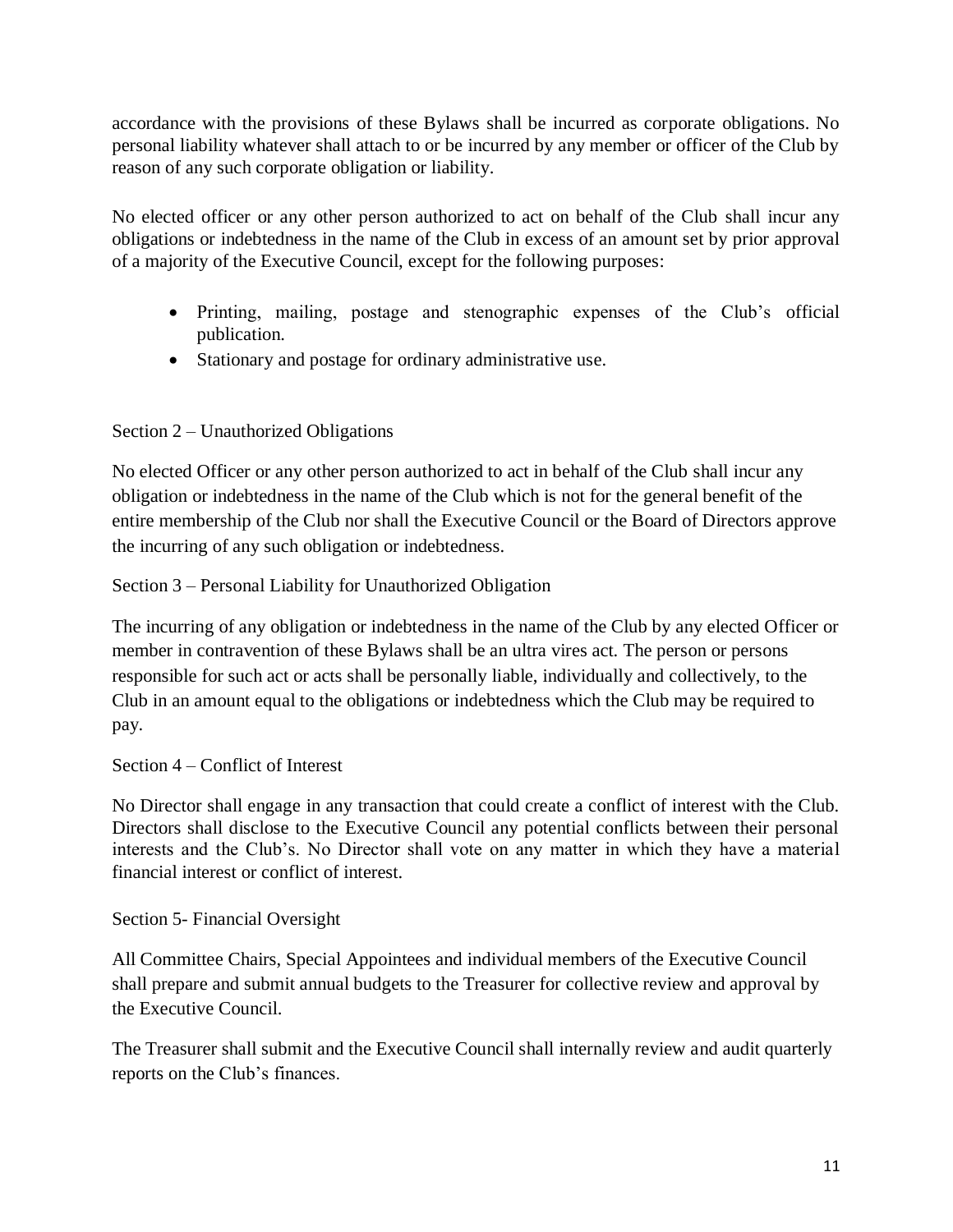The Treasurer shall give a full and correct report on the financial status of the Club at any meeting of the Board of Directors.

The Treasurer shall cause to be published in the Club's official publication a full and correct report annually on the financial status of the Club.

The Treasurer shall submit the Club's financial records to an independent certified public accountant, at the Club's expense and at the close of the fiscal year, for audit as directed by the Executive Council.

# ARTICLE XII: ARTICLE XI – MEETINGS

Section 1 – Executive Council Meetings

Meetings of the Executive Council may be called at any time, but at least one (1), by the President or by a majority of the Executive Council members. Each Executive Council member shall be notified of such meeting at least seven (7) days prior to the time set for the meeting. A simple majority of the Executive Council is required to pass a voting issue, a quorum must be present.

Meeting attendance may be in person or electronically.

Section 2 – Board of Directors Meetings

Meetings of the Board of Directors may be called at any time, but at least one (1), by the President or by a majority of the Board of Directors. Each Director shall be notified of such meeting at least seven (7) days prior to the time set for the meeting. A simple majority of Directors is required to pass an issue being voted on, with a majority of Directors in attendance.

Meeting attendance may be in person or electronically.

Section 3 – Club General Membership Meetings

Meetings of the members shall be at such time and place as designated by the Executive Council. Due notice of any Club Member Meetings shall be given by publishing in the official publication, on the club's website or via other electronic notice that reaches the entire membership.

Special meetings of the members may be called by the President, by a majority of the Executive Council, or by a petition signed by five (5) percent of the members. Due notice shall be given stating the date, time, place, and purpose of any such meeting at least ten days before such meeting.

A quorum at any special meeting of the members shall consist of ten (10) percent of the members in good standing, or ten (10) members in good standing, whichever is larger.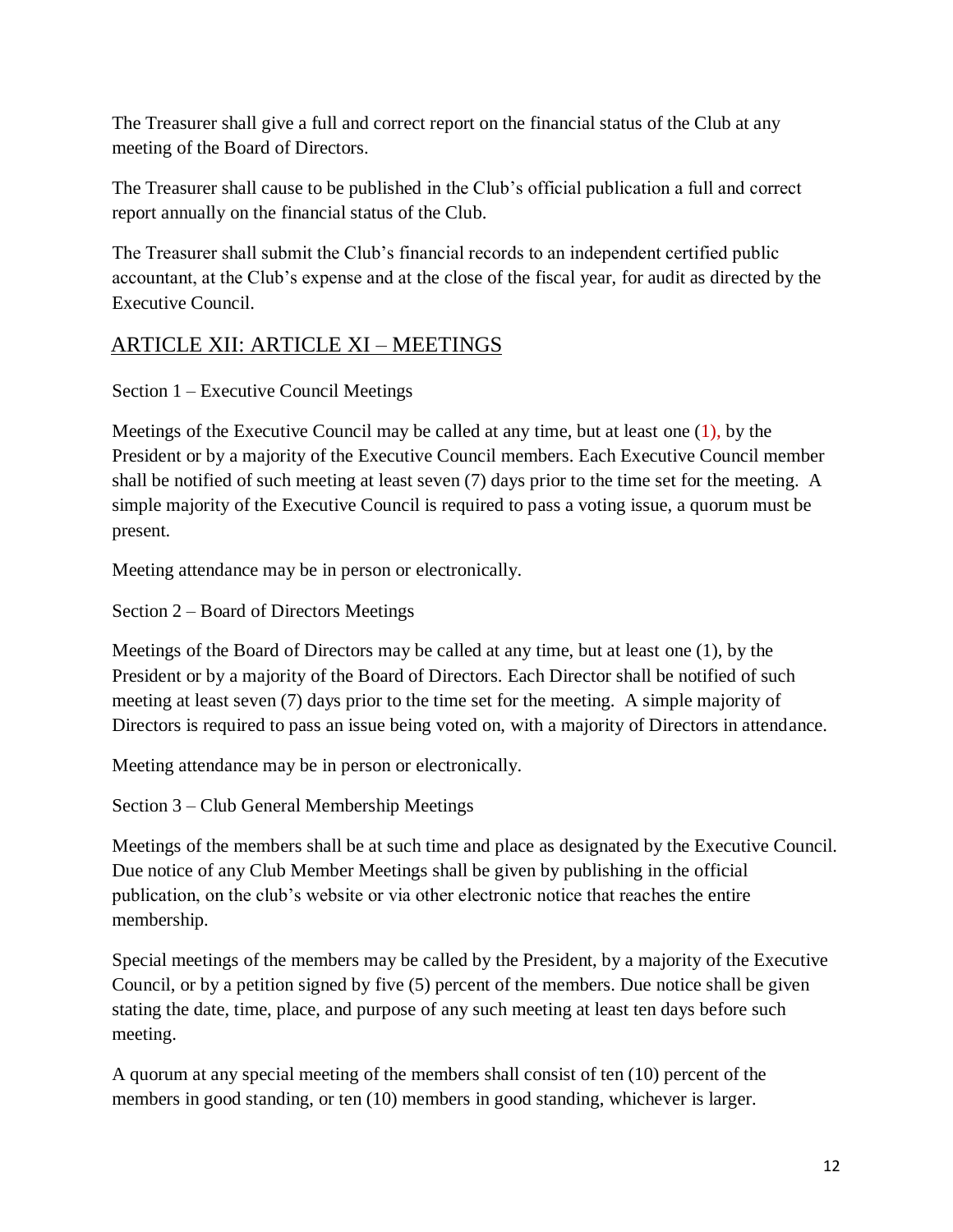Voting – At all meetings of the members, each Active or Active Family member in good standing shall be entitled to one vote on any matter which may be properly brought before the membership. Such vote may be via voice or by written ballot.

Conduct of Meetings – The President, or in his/her absence the Vice President, shall preside at all meetings and will manage the agenda, discussion and voting.

Guests - Guests shall be permitted at all meetings unless a closed meeting is declared by a majority vote.

# ARTICLE XIII – OFFICIAL PUBLICATION

The Club will publish an official publication to announce upcoming events, official notifications, stories about activities, etc.

## ARTICLE XIV: AMENDMENT OF BYLAWS

Section 1 – Review

Bylaws will be reviewed annually by the Board of Directors in January.

Section 2 – Amendment of Bylaws

Proposed amendments to these Bylaws may be considered upon either recommendation by a majority of the Board of Directors or by written petition signed by at least ten (10) Active or Family Active members in good standing. The Secretary shall prepare the suggested amendment(s) in such a manner as appropriate for incorporation in these Bylaws.

Section 3 – Approval of Proposed Amendments

The proposed amendment(s) shall be printed in the official publication of the Club or on the Club's website within sixty (60) days thereafter, together with an explanation of the proposed Amendment(s), together with the date of the meeting at which any proposed amendment(s) will be voted upon.

Section 4 – Ballots

Voting upon amendment(s) to the Bylaws shall be by ballot. Voting may be by a physical vote, mail or electronic means as determined by the executive council. Ballots will include space for providing the signature of each Active and Family active voting member, their membership number, and their email address. Ballots cast in accordance with procedures adopted under this Article XV shall be valid, and all other ballots shall be invalid.

Amendment(s) to these Bylaws shall be approved by a majority of the votes cast by the membership. Members, if they so choose, can vote physically, by mail or electronically as